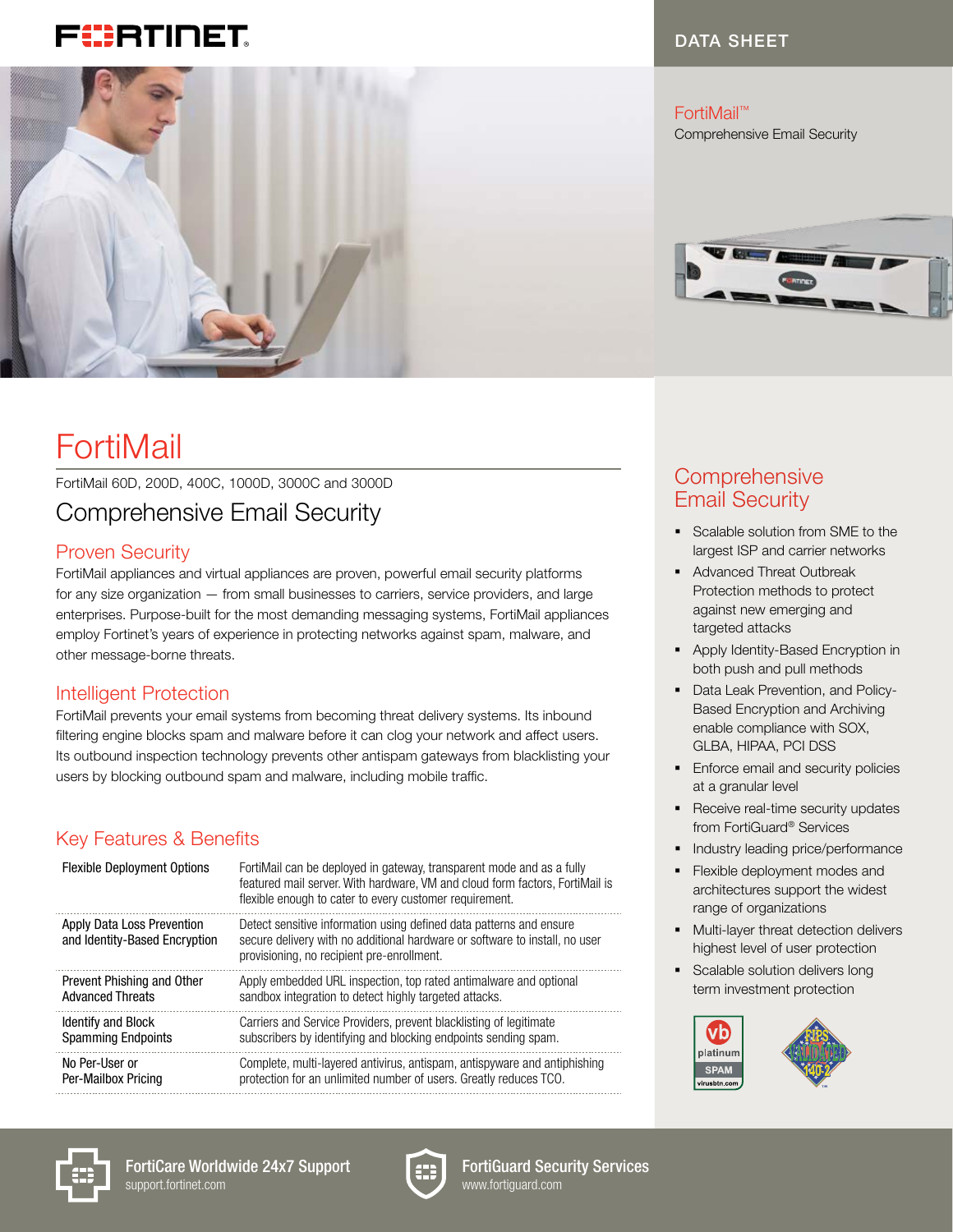Enforce secure content delivery with FortiMail Identity-Based Encryption (IBE), S/MIME, or TLS email encryption options. Prevent accidental and intentional loss of confidential data using predefined HIPAA, GLBA, SOX or customized dictionaries.

#### High Performance and Unmatched Flexibility

FortiMail appliances provide high-performance email routing and security by utilizing multiple high-accuracy antispam filters. When coupled with industry leading real-time antivirus and antispyware protection from FortiGuard Services, FortiMail provides you with extremely fast and accurate email security that won't affect end users or delay their communications. FortiMail can be deployed in the cloud or on premises and gateway, inline and server modes in a range of appliance or virtual machine form factors. This flexibility allows you to deploy FortiMail in the mode that best suits your environment.

#### Advanced Threat Protection

In addition to FortiGuard antivirus, FortiMail supports on-board code emulation to identify and block suspicious files based on their intended behavior. Optional cloud-based or on-premise "sandboxing" provide a full, contained, run-time environment to thwart the highly targeted and tailored attacks that increasingly bypass traditional defenses. Rich threat intelligence, actionable insight and the option to share information with FortiGuard Labs in order to receive automated protection updates help organizations reduce the risk of compromise and breach from such sophisticated attacks.

# FEATURES

#### System

- § Transparent, Gateway and Server Mode Deployment Options
- § Flexible Interface Configuration Including VLAN and Redundant Interface Support
- Inbound and Outbound Inspection
- **Multiple Email Domains with Domain** Level Customization
- IPv6 and IPv4 Address Support
- § Virtual Hosting using Source and/or Destination IP Address Pools
- Policy-Based Mail Archiving with Remote Storage Options
- § SMTP Authentication Support via LDAP, RADIUS, POP3 and IMAP
- § LDAP-Based Email Routing
- Per User Inspection using LDAP Attributes on a Per Policy (Domain) Basis
- Comprehensive Webmail Interface for Server Mode Deployments and Quarantine Management
- Mail Queue Management
- **Multiple Language Support for Webmail** and Admin Interface
- § Email RFC Compliance
- § Maintains Local Sender Reputation List Based on:
	- Sender Policy Framework (SPF)
	- Domain Keys Identified Mail (DKIM)

#### Management, Logging, and Reporting

- § QuickStart Setup Wizard
- Basic / Advanced Management Modes
- Role-Based Administration Accounts Per Domain
- Comprehensive activity and incident logging and reporting
- Configuration Change and Management Event Logging
- § Built-in Reporting module
- Centralized logging and reporting with **FortiAnalyzer**
- Centralized Quarantine for large scale deployments
- § SNMP Support using Standard and Private MIB with Threshold-Based Traps
- **External or Local Storage Server** Support, including iSCSI devices
- External Syslog support

### High Availability (HA)

- § Supported in all Modes
- § Active-Passive Mode
- Configuration Synchronization Mode (Configuration Master and Slave Mode)
- § Quarantine and Mail Queue Synchronization
- Device Failure Detection and Notification
- § Link Status, Failover and Redundant Interface Support

#### Antispam Profile

- FortiGuard Antispam Service
	- Global Sender Reputation
	- Spam and phishing URIs and email addresses
	- Spam Object checksums
	- Dynamic Heuristic Rules
- § Outbreak Protection
- § Greylisting for IPv4, IPv6 addresses and email accounts
- **Local Sender Reputation (IPv4, IPv6** and End Point ID-based)
- § Behavioral Analysis
- Deep Email Header Inspection
- § Flexible Action and Notification Profiles
- § Third party Spam URI and Real-Time Blacklists (SURBL/RBL)
- Full category FortiGuard URL Filtering
- Quarantining, tagging and end user reporting
- PDF Scanning and Image Analysis
- § Black/White Lists at Global, Domain, and User levels
- § Bayesian Statistic Filtering
- § Newsletter detection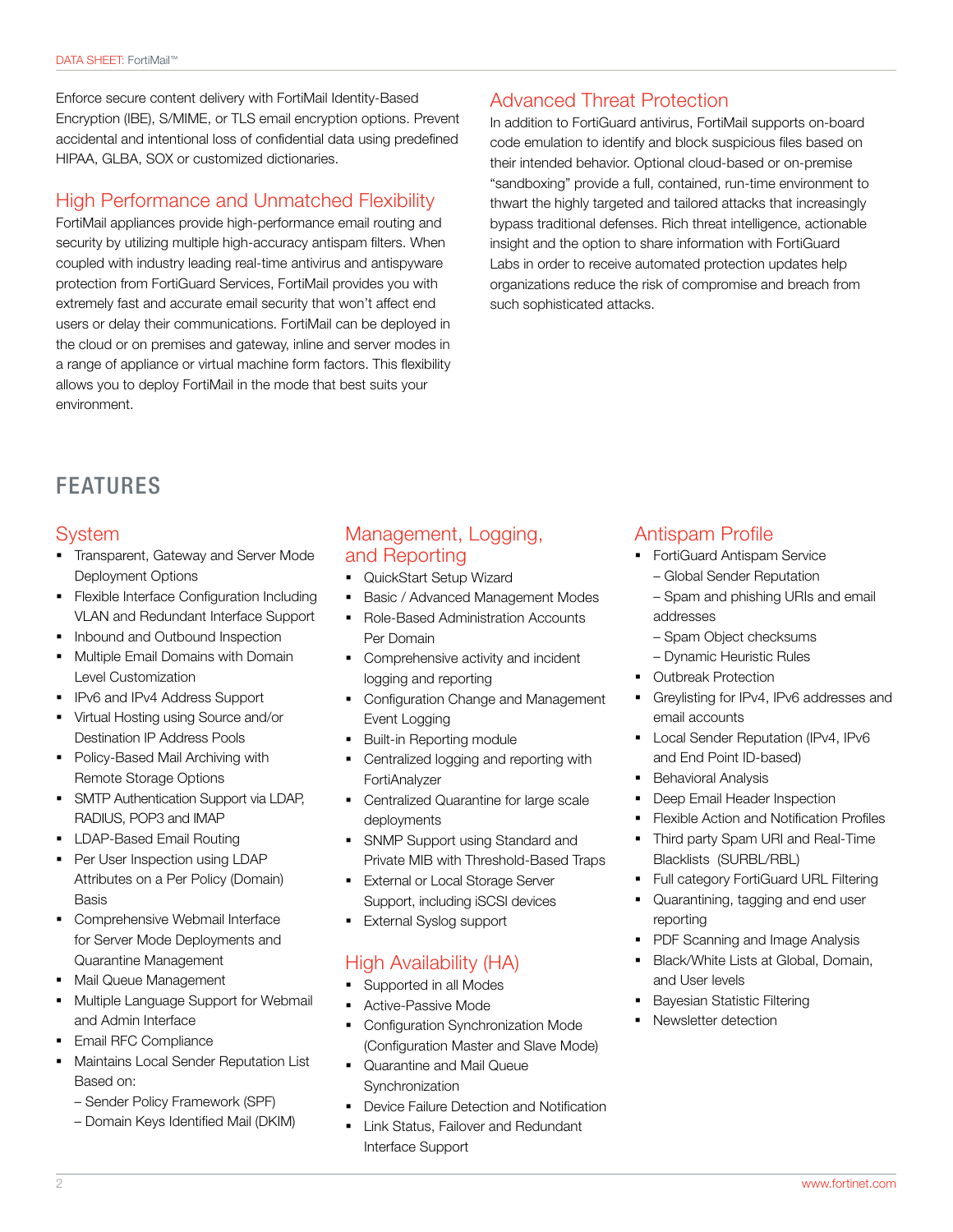# FEATURES

### **Antivirus**

- FortiGuard Antivirus Service
- § Quarantine, Repackage, Replace, and Monitor Actions
- Nested Archive Scanning
- **Malware Detection**
- § On-board code emulation
- Integration with FortiSandbox and FortiGuard Analytics for advanced threat protection

– Emails are queued by FortiMail whilst FortiSandbox inspects the email contents for threats

### Content-Based Protection

- § Dictionary-based filtering in inbound or outbound direction
- § Predefined HIPAA, GLBA and SOX dictionaries
- Filter by Attachment File Type
- **Banned Word Filtering**

# DEPLOYMENT

## Denial-of-Service Protection

- Inbound and Outbound Message Rate Limiting
- Recipient Address Attack
- § Reverse DNS Check (Anti-Spoofing)
- § Forged Sender Address

### **Encryption**

- **Identity-based Encryption for Push/Pull** Delivery of Encrypted Messages
- S/MIME Support for Gateway-to-Gateway Encryption
- § Support for strong-crypto protocols including HTTPS, SMTPS, SSH, IMAPS and POP3S

### Server Mode Specific Features

- SMTP, IMAP, and POP3 Email Services
- § SMTP over SSL Support
- Disk Quota Policy Support for User **Accounts**
- **Secure WebMail Client Access**
- User, Group and Alias List Support
- § Local Account and LDAP Authentication
- WebMail Calendar
- **Email Auto Reply and Forwarding Preference**
- § Address Book Synchronize with LDAP

Choose from three modes of deployment — Transparent, Gateway, or Server mode – to meet your specific email security requirements, while minimizing infrastructure changes and service disruptions:

Gateway Mode: Provides inbound and outbound proxy mail transfer agent (MTA) services for existing email gateways. A simple DNS MX record change redirects email to FortiMail for antispam and antivirus scanning. The FortiMail device receives messages, scans for viruses and spam, then relays email to its destination email server for delivery.

Transparent Mode: Each network interface includes a proxy that receives and relays email. Each proxy can intercept SMTP sessions even though the destination IP address is not the FortiMail appliance. FortiMail scans for viruses and spam, then transmits email to the destination email server for delivery. This eliminates the need to change the DNS MX record, or to change the existing email server network configuration.

Server Mode: The FortiMail device acts as a stand-alone messaging server with full SMTP email server functionality, including flexible support for secure POP3, IMAP and WebMail access. FortiMail scans email for viruses and spam before delivery. As in Server mode, external MTAs connect to FortiMail, allowing it to function as a protected server.

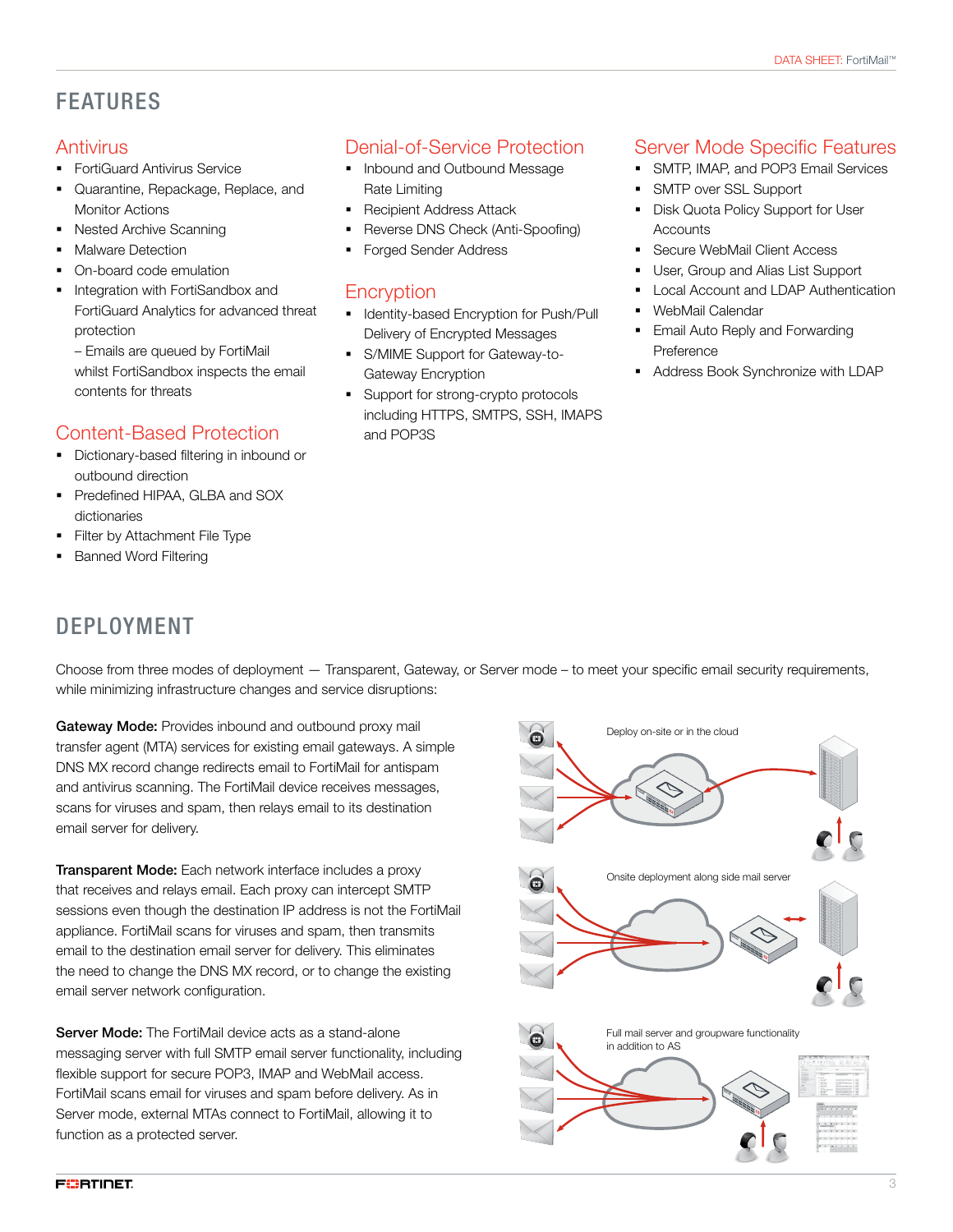## DEPLOYMENT

#### Identity-Based Encryption (IBE)

IBE allows FortiMail to deliver confidential and regulated email securely — without requiring additional hardware, software user provisioning, or extra license fees. Use IBE to eliminate paper-based communications and reduce costs.



Policy-Based Encryption: Automatically encrypt messages for compliance, based on content or recipient.

Push or Pull Mode: Use Push, Pull, or a combination of modes to meet your requirements.

Easy to Deploy, Use, and Manage: Deploy IBE in any mode, including Transparent mode, without user provisioning or additional hardware or software.

# SPECIFICATIONS

|                                                                                        | <b>FORTIMAIL 60D</b>                                                           | <b>FORTIMAIL 200D</b>                                                             | <b>FORTIMAIL 400C</b>                                     |  |  |
|----------------------------------------------------------------------------------------|--------------------------------------------------------------------------------|-----------------------------------------------------------------------------------|-----------------------------------------------------------|--|--|
| <b>Suggested Deployment Scenarios</b>                                                  |                                                                                |                                                                                   |                                                           |  |  |
|                                                                                        | Demo, testing, training and small enterprise use with<br>fewer than 100 users* | Small businesses, branch offices, and organizations<br>with fewer than 400 users* | Small-to-midsized organizations with up to 1000<br>users* |  |  |
|                                                                                        |                                                                                |                                                                                   |                                                           |  |  |
| <b>Hardware Specifications</b>                                                         | 4                                                                              |                                                                                   |                                                           |  |  |
| 10/100/1000 Interfaces (Copper, RJ-45)                                                 |                                                                                |                                                                                   | 4                                                         |  |  |
| SFP Gigabit Ethernet Interface                                                         | U                                                                              |                                                                                   |                                                           |  |  |
| Redundant Hot Swappable Power Supplies                                                 | No.<br>.                                                                       | No<br>.                                                                           | No.<br>.                                                  |  |  |
| Storage                                                                                | 1x 500 GB                                                                      | 1x 1TB<br>.                                                                       | 2x 1 TB                                                   |  |  |
| RAID Storage Management                                                                | No                                                                             | No                                                                                | Software: 0.1                                             |  |  |
| Form Factor                                                                            | Desktop Appliance                                                              | Rack Mount Appliance                                                              | Rack Mount Appliance                                      |  |  |
| <b>System Specification</b>                                                            |                                                                                |                                                                                   |                                                           |  |  |
| Configured Domains **                                                                  | 2                                                                              | 20                                                                                | 100                                                       |  |  |
| Recipient-based Policies (per Domain / per System)<br>- Incoming or Outgoing           | 15/30                                                                          | 60/300                                                                            | 600/3000                                                  |  |  |
| <b>Server Mode Mailboxes</b>                                                           | 50                                                                             | 150                                                                               | 400                                                       |  |  |
| Antispam, Antivirus, Authentication, and<br>Content Profiles (per Domain / per System) | 10/15                                                                          | 50/60                                                                             | 50/200                                                    |  |  |
| Performance (Messages/Hour) [Without queuing based on 100 KB message size]             |                                                                                |                                                                                   |                                                           |  |  |
| <b>Email Routing</b>                                                                   | 3.6K                                                                           | 76 K                                                                              | 150 K                                                     |  |  |
| FortiGuard Antispam                                                                    | 3.1K                                                                           | 68 K                                                                              | 140 K                                                     |  |  |
| FortiGuard Antispam + Antivirus                                                        | 2.7K                                                                           | 58 K                                                                              | 120K                                                      |  |  |
| <b>Dimensions</b>                                                                      |                                                                                |                                                                                   |                                                           |  |  |
| Height x Width x Length (inches)                                                       | 1.61 x 8.27 x 5.24                                                             | 1.75 x 17.05 x 13.86                                                              | 1.70 x 17.10 x 14.30                                      |  |  |
| Height x Width x Length (mm)                                                           | 41 x 210 x 133                                                                 | 45 x 433 x 352                                                                    | 44 x 435 x 364                                            |  |  |
| Weight                                                                                 | 2.6 lbs (1.2 kg)                                                               | 13.4 lbs (6.1 kg)                                                                 | 16.1 lbs (7.3 kg)                                         |  |  |
| <b>Environment</b>                                                                     |                                                                                |                                                                                   |                                                           |  |  |
| Power Source                                                                           | External Power Supply 19V DC 2.1A 40 W                                         |                                                                                   | 100-240V AC, 50-60 Hz                                     |  |  |
| <b>Maximum Power Required</b>                                                          | 20 W                                                                           | 1.00A / 110V. 0.50A / 220V                                                        | 4.00A / 110V, 2.00A / 220                                 |  |  |
| Power Consumption (Average)                                                            | 24 W<br>.                                                                      | 60 W<br>.                                                                         | 100W<br>.                                                 |  |  |
| <b>Heat Dissipation</b>                                                                | 78 BTU/h                                                                       | 205 BTU/h                                                                         | 342 BTU/h                                                 |  |  |
| <b>Humidity</b>                                                                        | 10-90% non-condensing                                                          | 5-95% non-condensing                                                              | 10-90% non-condensing                                     |  |  |
| <b>Operating Temperature</b>                                                           | 32-104°F (0-40°C)                                                              | 32-104°F (0-40°C)                                                                 | 32-104°F (0-40°C)                                         |  |  |
| Storage Temperature                                                                    | -13-158°F (-25-70°C)                                                           | -13-158°F (-25-70°C)                                                              | -4-158°F (-20-70°C)                                       |  |  |
| Compliance                                                                             |                                                                                |                                                                                   |                                                           |  |  |
|                                                                                        | FCC Part 15 Class B, C-Tick, VCCI, CE, UL/cUL, CB                              |                                                                                   | FCC Part 15 Class A, C-Tick, VCCI, CE, UL/cUL, CB         |  |  |
| <b>Certification</b>                                                                   |                                                                                |                                                                                   |                                                           |  |  |

VBSpam and VB100 rated VBSpam and VB100 rated, Common Criteria EAL 2+, FIPS 140-2 Validation 

\* Suggested sizing for Gateway and Transparent deployments. For Server Mode, see Server Mode Malibox metric. If unsure, please validate the model selection by checking the peak mail flow rates and average message size deta \*\* Configured domains is the total number of email domains that can be configured on the appliance. Domain Associations can be used to enable additional domains which share configuration with the primary domain to which th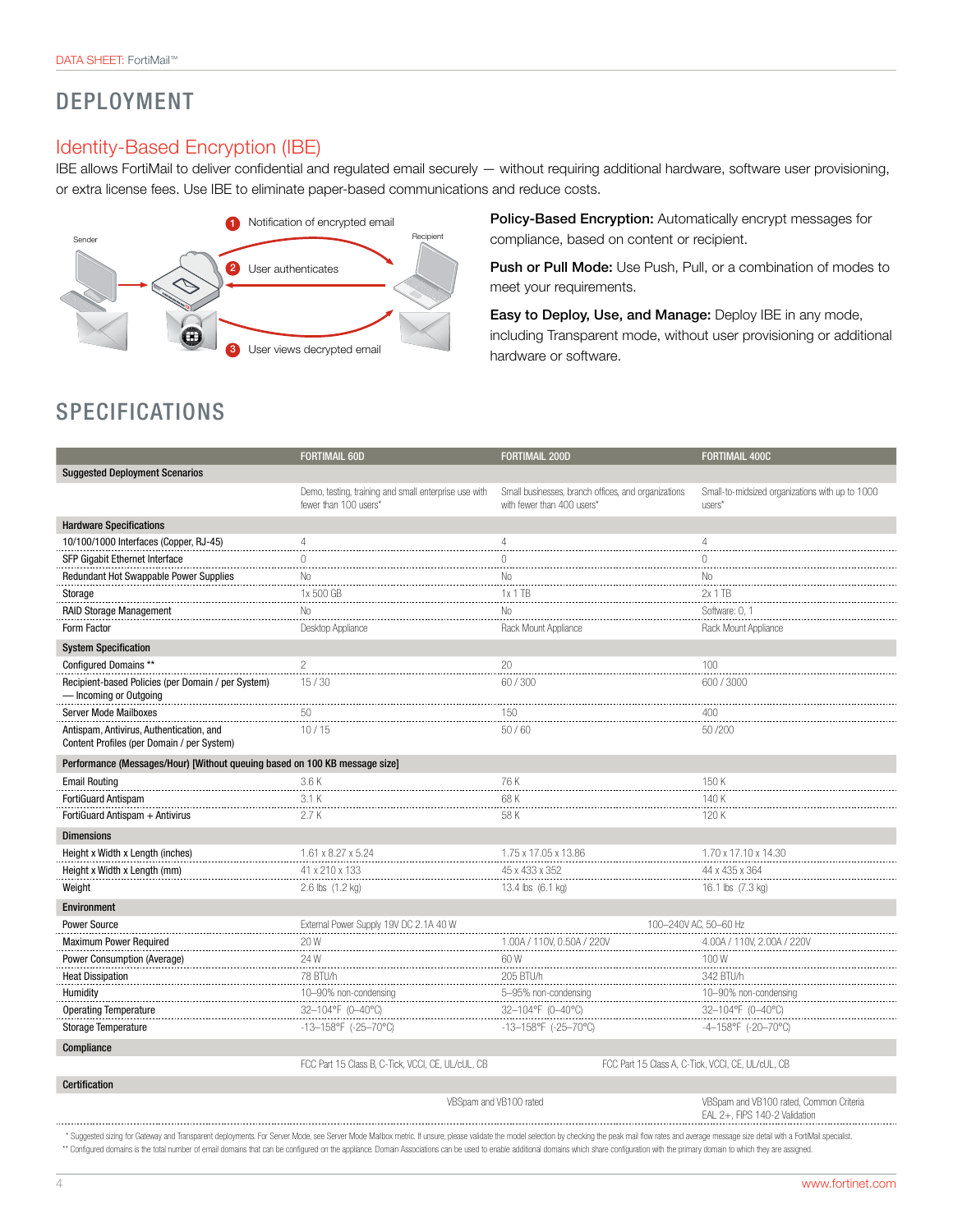# **SPECIFICATIONS**

|                                                                                        | FORTIMAIL 1000D                                                                        | FORTIMAIL 3000C                                                          | <b>FORTIMAIL 3000D</b>                                                                           |  |
|----------------------------------------------------------------------------------------|----------------------------------------------------------------------------------------|--------------------------------------------------------------------------|--------------------------------------------------------------------------------------------------|--|
| <b>Suggested Deployment Scenarios</b>                                                  |                                                                                        |                                                                          |                                                                                                  |  |
|                                                                                        | Mid to large enterprise, education and government<br>deparments with up to 3000 users* | Universities, Large enterprise, ISP, Carrier                             | Highest performing appliance for the largest<br>University, corporate, ISP and carrier customers |  |
| <b>Hardware Specifications</b>                                                         |                                                                                        |                                                                          |                                                                                                  |  |
| 10/100/1000 Interfaces (Copper, RJ-45)                                                 | 6                                                                                      | 4                                                                        | 4                                                                                                |  |
| SFP Gigabit Ethernet Interface                                                         | 2                                                                                      | $\mathfrak{p}$                                                           | $\overline{c}$                                                                                   |  |
| Redundant Hot Swappable Power Supplies                                                 | Yes                                                                                    | Yes                                                                      | Yes                                                                                              |  |
| Storage                                                                                | 2x 2 TB (2x 2 TB Optional)                                                             | 2x 1 TB (4x 1 TB Optional)                                               | 2x 2 TB (6x 2 TB Optional)                                                                       |  |
| <b>RAID Storage Management</b>                                                         | Hardware: 1, 5, 10, 50, Hot Spare<br>(Based on Drive Count)                            | Hardware: 1, 5, 10, 50, Hot Spare<br>(Based on Drive Count)              | Hardware: 1, 5, 10, 50, Hot Spare<br>(Based on Drive Count)                                      |  |
| Form Factor                                                                            | Rack Mount Appliance                                                                   | Rack Mount Appliance                                                     | Rack Mount Appliance                                                                             |  |
| <b>System Specification</b>                                                            |                                                                                        |                                                                          |                                                                                                  |  |
| Configured Domains **                                                                  | 800                                                                                    | 2000                                                                     | 2000                                                                                             |  |
| Recipient-Based Policies (per Domain / per System)<br>- Incoming or Outgoing           | 1.500 / 7.500                                                                          | 1.500 / 7.500                                                            | 1,500 / 7,500                                                                                    |  |
| <b>Server Mode Mailboxes</b>                                                           | 1500                                                                                   | 3000                                                                     | 3000                                                                                             |  |
| Antispam, Antivirus, Authentication, and<br>Content Profiles (per Domain / per System) | 50/600                                                                                 | 50/600                                                                   | 50/600                                                                                           |  |
| Performance (Messages/Hour) [Without queuing based on 100 KB message size]             |                                                                                        |                                                                          |                                                                                                  |  |
| <b>Email Routing</b>                                                                   | 680K                                                                                   | 900 K                                                                    | 1.2M                                                                                             |  |
| FortiGuard Antispam                                                                    | 620 K                                                                                  | 830K                                                                     | 1.1 M                                                                                            |  |
| FortiGuard Antispam + Antivirus                                                        | 500 K                                                                                  | 730 K                                                                    | 1.0 <sub>M</sub>                                                                                 |  |
| <b>Dimensions</b>                                                                      |                                                                                        |                                                                          |                                                                                                  |  |
| Height x Width x Length (inches)                                                       | 3.46 x 17.24 x 14.49                                                                   | 3.46 x 17.40 x 29.00                                                     | 3.46 x 18.99 x 29.00                                                                             |  |
| Height x Width x Length (mm)                                                           | 88 x 438 x 368                                                                         | 88 x 442 x 737                                                           | 88 x 482 x 737                                                                                   |  |
| Weight                                                                                 | 57.5 lbs (26.1 kg)                                                                     | 50.0 lbs (22.7 kg)                                                       | 71.5 lbs (32.5 kg)                                                                               |  |
| <b>Environment</b>                                                                     |                                                                                        |                                                                          |                                                                                                  |  |
| Power Source                                                                           |                                                                                        | 100-240V AC, 50-60 Hz                                                    |                                                                                                  |  |
| Maximum Power Required                                                                 | 3.50A /110V, 1.75A /220                                                                | 7.0A / 110V, 3.5A / 220V                                                 | 10.0A / 110V, 5.0A / 220                                                                         |  |
| Power Consumption (Average)                                                            | 115W                                                                                   | 200 W                                                                    | 340 W                                                                                            |  |
| <b>Heat Dissipation</b>                                                                | 471 BTU/h                                                                              | 683 BTU/h                                                                | 1160 BTU/h                                                                                       |  |
| Humidity                                                                               | 5-95% non-condensing                                                                   | 5-95% non-condensing                                                     | 20-90% non-condensing                                                                            |  |
| <b>Operating Temperature</b>                                                           | 32-104°F (0-40°C)                                                                      | 50-95°F (10-35°C)                                                        | 50-95°F (10-35°C)                                                                                |  |
| <b>Storage Temperature</b>                                                             | -13-158°F (-25-70°C)                                                                   | -40-149°F (-40-65°C)                                                     | -40-149°F (-40-65°C)                                                                             |  |
| Compliance                                                                             |                                                                                        |                                                                          |                                                                                                  |  |
|                                                                                        | FCC Part 15 Class A, C-Tick, VCCI, CE, UL/cUL, CB                                      |                                                                          | FCC Part 15 Class A, C-Tick, VCCI, CE, BSMI, KC, UL/cUL, CB, GOST                                |  |
| <b>Certification</b>                                                                   |                                                                                        |                                                                          |                                                                                                  |  |
|                                                                                        | VBSpam and VB100 rated                                                                 | VBSpam and VB100 rated, Common Criteria EAL<br>2+, FIPS 140-2 Validation | VBSpam and VB100 rated                                                                           |  |

\* Suggested sizing for Gateway and Transparent deployments. For Server Mode, see Server Mode Malibox metric. If unsure, please validate the model selection by checking the peak mail flow rates and average message size deta \*\* Configured domains is the total number of email domains that can be configured on the appliance. Domain Associations can be used to enable additional domains which share configuration with the primary domain to which th





FortiMail 60D

FortiMail 1000D FortiMail 3000C FortiMail 3000D